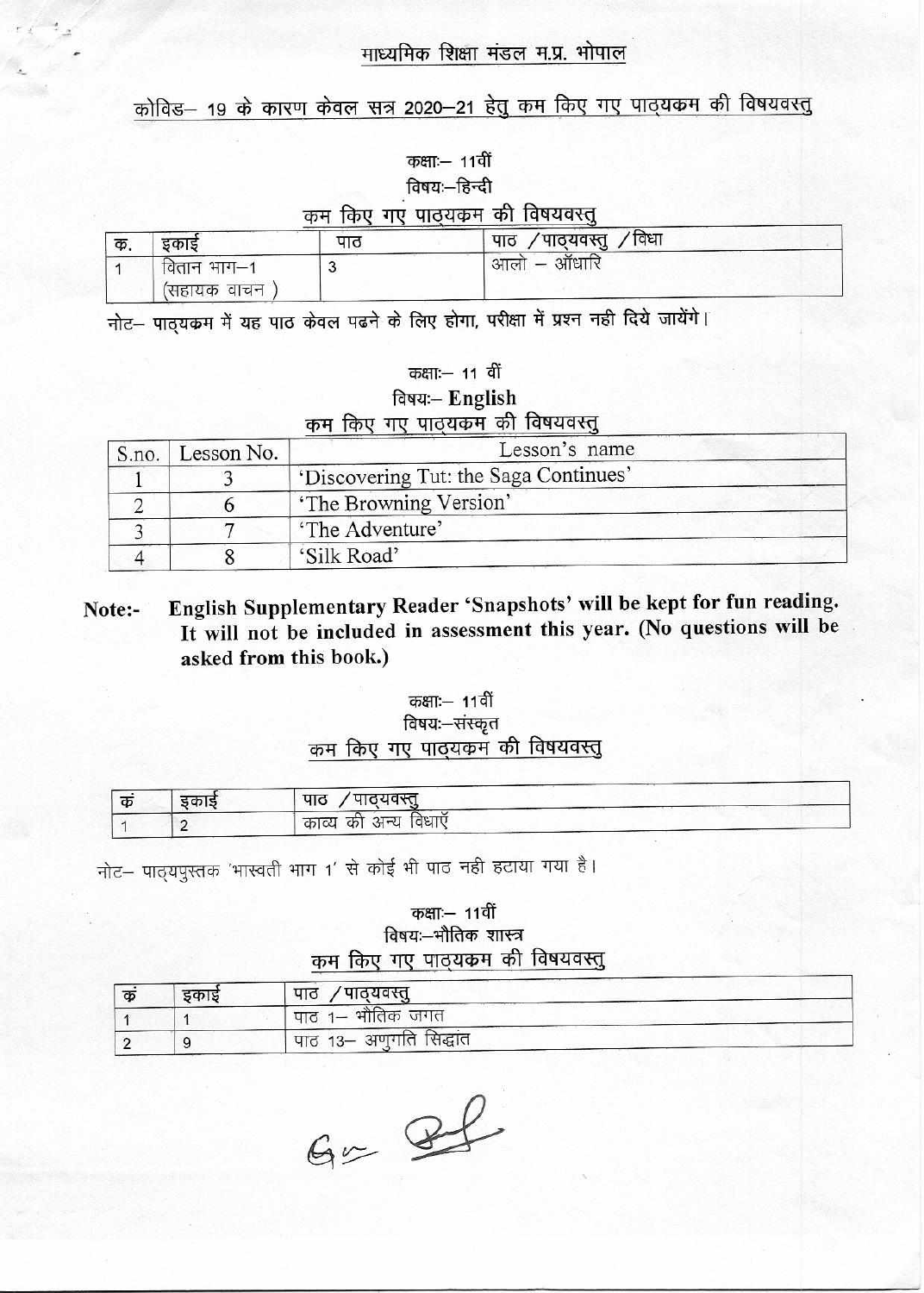#### कक्षाः – 11वीं विषयः-रसायन शास्त्र कम किए गए पाठ्यक्रम की विषयवस्तु

| क | इकाइ | ∕ पाठ्यवस्तु<br>पाठ   |
|---|------|-----------------------|
|   |      | ं द्रव्य की अवस्थायें |
|   |      | अपचयोपच अभिक्रियाएँ   |
|   | 14   | पर्यावरणीय रसायन      |

## कक्षाः- 11वीं

विषयः-गणित

कम किए गए पाठ्यकम की विषयवस्तु

| क | इकाई | पाठ ⁄पाठ्यवस्तु         |
|---|------|-------------------------|
|   |      | संबंध एवं फलन           |
|   |      | गणितीय आगमन का सिद्धांत |
|   |      | रैखिय असमिकाएँ          |
|   |      | गणितीय विवेचन           |

#### कक्षाः— 11वीं विषयः—जीवविज्ञान कम किए गए पाठ्यकम की विषयवस्तु

| क | अध्याय | पाठ ⁄पाठ्यवस्तु     |
|---|--------|---------------------|
|   |        | जीव जगत             |
|   |        | । जीव जगत का वगीकरण |
|   |        | कोशिका जीवन की इकाई |

कक्षाः – 11वीं

#### विषयः-अर्थ शास्त्र

#### कम किए गए पाठयकम की विषयवस्तू

| ਨ | दकाड | ⁄ पाठयवस्त<br>पाठ                    |  |
|---|------|--------------------------------------|--|
|   |      | । पाठ्यवस्तू में कोई कमी नहीं की गई। |  |

कक्षाः- 11वीं

#### विषयः-लेखा शास्त्र

# कम किए गए पाठ्यकम की विषयवस्तु

| क | डकाड | / पाठ्यवस्तु<br>पाठ                |
|---|------|------------------------------------|
|   |      | विनिमय विपत्र                      |
|   |      | अपूर्ण अभिलेखों से खाते            |
| ت | 12   | लेखांकन में कम्प्यूटर का अनुप्रयोग |
|   | 13   | कम्प्यूटरीकृत लेखाप्रणाली          |
|   |      |                                    |

 $C_{\text{max}}$  B1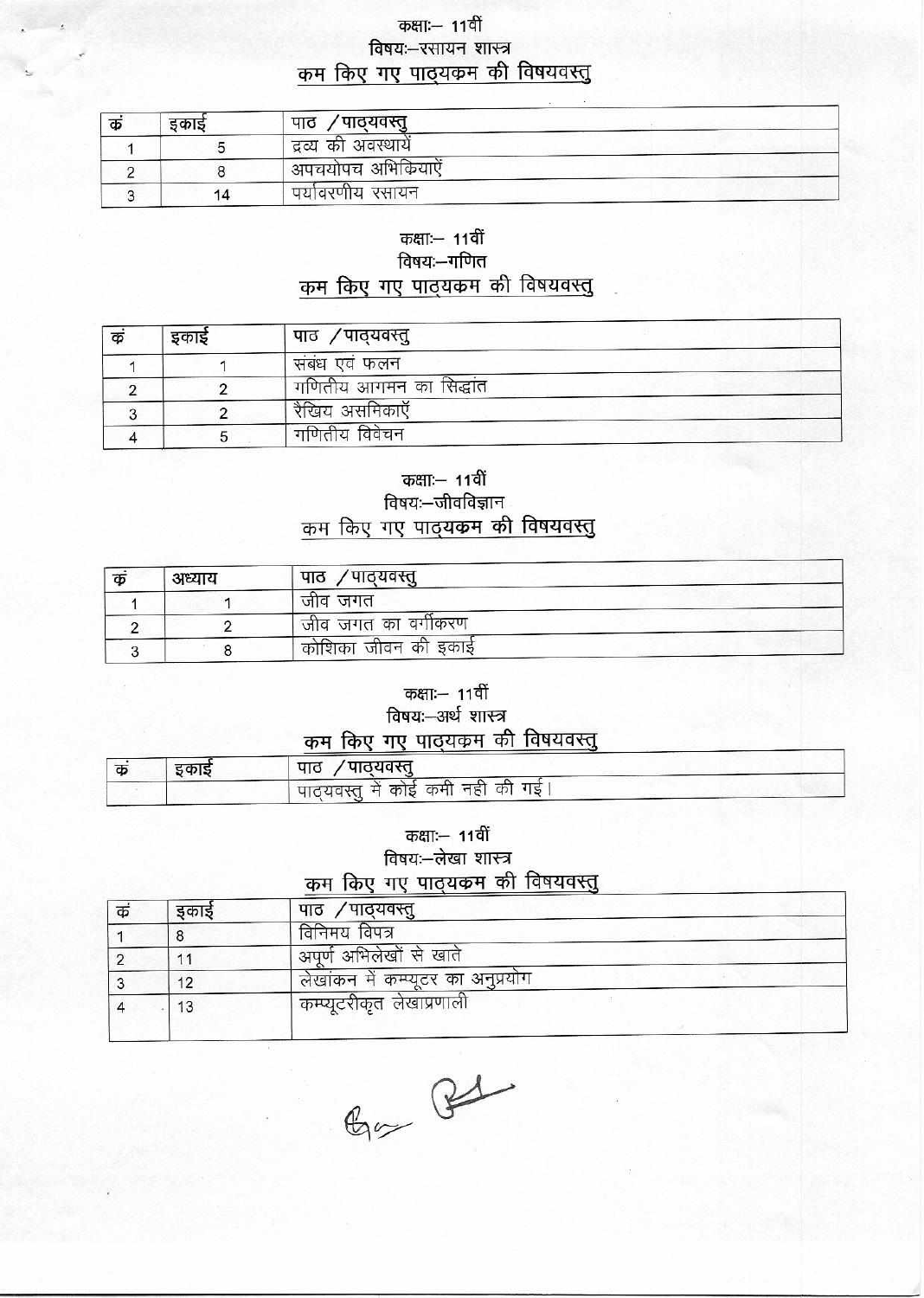#### कक्षाः- 11वीं विषयः-व्यवसाय अध्ययन कम किए गए पाठ्यकम की विषयवस्तु

| कं | डकाड | पाठ /पाठ्यवस्तू                                                     |
|----|------|---------------------------------------------------------------------|
|    |      | <sup>।</sup> व्यवसाय का सामाजिक उत्ततदायित्व एवं व्यावसायिक नैतिकता |

#### कक्षाः- 11वीं

#### विषयः- इतिहास कम किए गए पाठ्यक्रम की विषयवस्तु

| क | 7757 | पाठ<br>पाठयवस्तु     |
|---|------|----------------------|
|   |      | ंसमय की शुरुआत से    |
|   |      | संस्कृतियों का टकराव |

#### कक्षाः— 11वीं विषयः- राजनीति विज्ञान कम किए गए पाठयकम की विषयवस्त

| क | इकाई | किताब $-1$                          | पाठ ⁄पाठ्यवस्तु |
|---|------|-------------------------------------|-----------------|
|   |      | भारत का संविधान सिद्धांत और व्यवहार | संघवाद          |
|   |      | भारत का संविधान सिद्धांत और व्यवहार | स्थानीय शासन    |

#### कक्षाः – 11वीं विषयः- समाजशास्त्र कम किए गए पाठ्यकम की विषयवस्तु

| कं | <b>Book</b>                  | <b>Chapter Deleted</b>                                                |
|----|------------------------------|-----------------------------------------------------------------------|
|    | <b>Introducing Sociology</b> | 1-Doing Sociology: Research Methods                                   |
|    | <b>Understanding Society</b> | 1-Social Structure, Stratification And Social<br>Processes in Society |
|    |                              | 2- Environment and Society.                                           |

#### कक्षाः— 11वीं विषयः- भूगोल कम किए गए पाठ्यक्रम की विषयवस्तू

| । क | डकाइ | पाठ ⁄पाठयवस्तू                                        |
|-----|------|-------------------------------------------------------|
|     |      | । प्राकृतिक संकट तथा आपदाएँ, कारण, परिणाम तथा प्रबन्ध |

#### कक्षाः- 11वीं विषयः- होम साइंस कम किए गए पाठ्यकम की विषयवस्तु

| क | ----- | गरगतस्त<br><b>YIC</b>                  |
|---|-------|----------------------------------------|
|   |       | Q G<br>The property of the property of |

 $g_{\mu\nu}$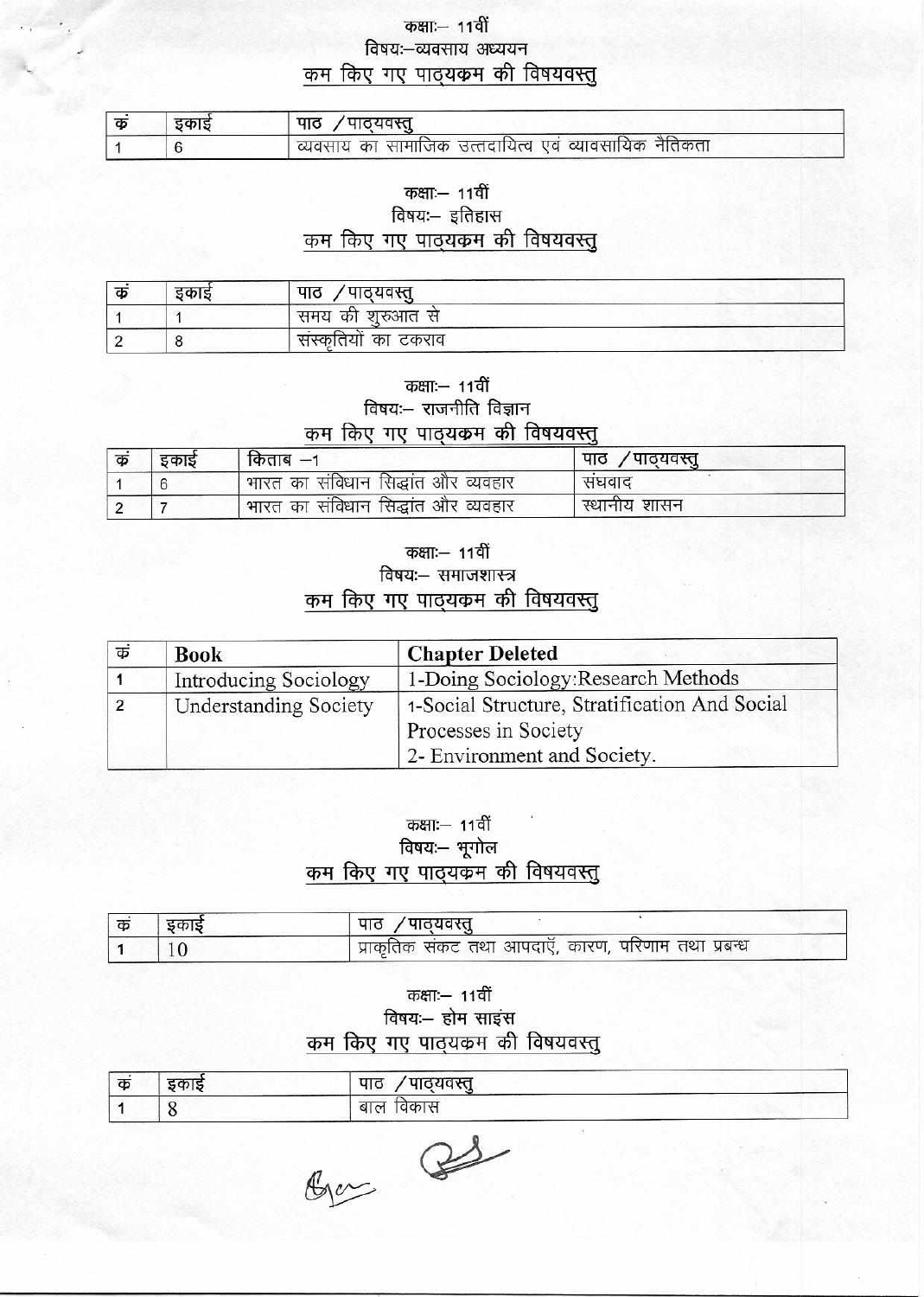# कक्षाः— 11वीं<br>विषयः— शारीरिक शिक्षा कम किए गए पाठ्यकम की विषयवस्तु

| । क | पाठ ⁄ पाठ्यवस्तु                    |
|-----|-------------------------------------|
|     | ' पाठयकम में कोई कमी नहीं की गई है। |

कक्षाः— 11वीं विषयः- मनोविज्ञान कम किए गए पाठ्यकम की विषयवस्तु

| क | पाट | पाठ ⁄पाठ्यवस्तू        |
|---|-----|------------------------|
|   |     | Thinking               |
|   |     | Motivation and Emotion |
|   |     | $752T - 447T$          |

#### qı विषयः—कृषिसंकाय

## कम किए गए पाउँयक्रम की विषयवस्तु

| क              | विषय                                              | इकाई | पाठ ⁄पाठ्यवस्तु                                          |
|----------------|---------------------------------------------------|------|----------------------------------------------------------|
|                | कृषि के लिए उपयोगी एवं गणित के मूल<br>तत्व        | 3    | सरल यंत्र                                                |
|                |                                                   |      | गुरुत्वाकर्षण                                            |
|                |                                                   | 8    | कोलाइड                                                   |
|                |                                                   | 18   | श्रेणियाँ                                                |
| $\overline{2}$ | पशुपालन दुग्ध व्यवसाय मुगीपालन एवं<br>मत्स्य पालन |      | पाठ्यवस्तु में कोई कमी नही की गई<br>है। पाठ्यक्रम यथावत। |
| 3              | फसल उत्पादन एवं उद्यान शास्त्र                    |      | पाठ्यवस्तु में कोई कमी नही की गई<br>है। पाठ्यक्रम यथावत। |

# कक्षाः— 11वीं

्त्रज्ञाः<br>किषयः— गृहविज्ञान समूह<br>कम किए गए पाठ्यकम की विषयवस्तु

| कं             | विषय                               | इकाई           | पाठ ⁄पाठ्यवस्तु                                                              |
|----------------|------------------------------------|----------------|------------------------------------------------------------------------------|
|                | गृह प्रबंध<br>आहार एवं<br>पोषण     | 3              | सजावट के साधन एवं महत्व                                                      |
|                |                                    | 6              | खाद्य पदार्थो में मिलावट                                                     |
| $\overline{c}$ | एनाटामी,<br>फिजिलॉजी<br>एण्ड हेल्थ | 4              | प्राथमिक चिकित्सा                                                            |
|                |                                    | 6              | बाल व्यवहार के मूलभूत आधार                                                   |
| 3              | विज्ञान के<br>तत्व                 | $\overline{4}$ | अ-द्रव्य का रासायनिक वर्गीकरण<br>ब–रासायनिक संयोग के नियम<br>स–परमाणु संरचना |
|                |                                    | 5              | विलेयता गुणनफल                                                               |
|                |                                    | 6              | पुष्प, फल                                                                    |

 $Q_{ex}$  Q1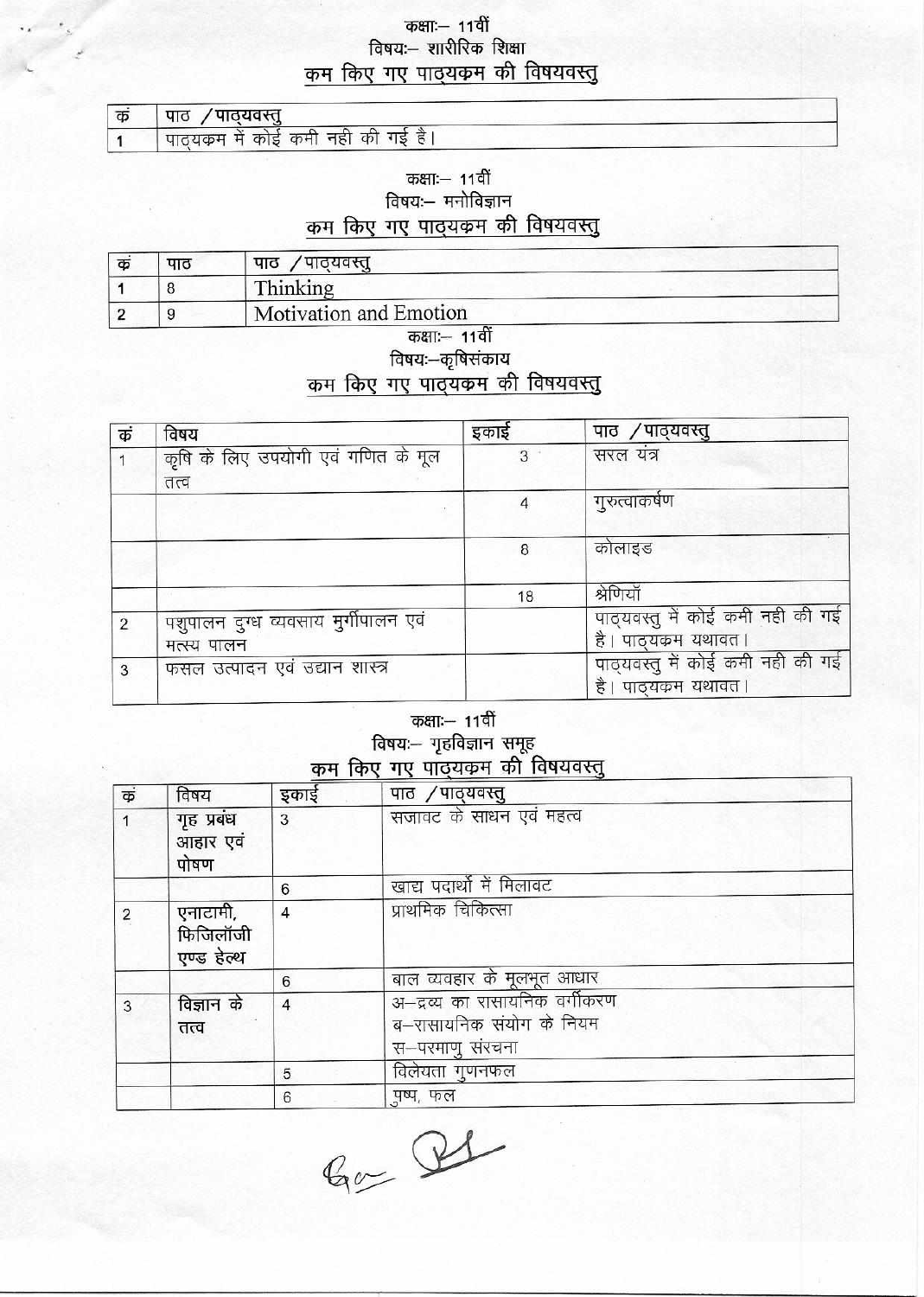# कक्षाः- 11वीं विषयः– कला समूह<br>कम किए गए पाठयकम की विषयवस्तु

| क | विषय                                           | ′पाठ्यवस्तू<br>पाठ                |  |
|---|------------------------------------------------|-----------------------------------|--|
|   | गृहविज्ञान एनाटार्मी,<br>फिजियोलॉजी एडं हाइजीन | ' इकाई – 8 बाल विकास              |  |
|   |                                                | पाठ्यकम में कोई कमी नही की गई है। |  |

कक्षाः- 11वीं

विषयः-- इनफॉरमेटिक्स प्रेक्टिस

## कम किए गए पाठ्यक्रम की विषयवस्तु

| खषय                    | पाठ /पाठ्यवस्तु                         |
|------------------------|-----------------------------------------|
| इनफॉरमेटिक्स प्रेक्टिस | ' पाठ्यवस्तु में कोइ कमी नहीं की गई है। |

कक्षाः- 11वीं **विषय:--** जैव प्रौद्योगिकी

#### कम किए गए पाठ्यक्रम की विषयवस्तु

| क | विषय | इकाइ | पाठ /पाठ्यवस्तू                                                                                                          |
|---|------|------|--------------------------------------------------------------------------------------------------------------------------|
|   |      | 2    | Chapter 2 Biomolecules- Building Blocks: Sphingosine,<br><b>Biochemical Transformations</b>                              |
| ာ |      | 3    | Genetics and Molecular Biology<br>Chapter 1 Concepts of Genetics<br>Chapter 2 Genes and Genomes : Structure and Function |
| 3 |      | 4    | Cells and Organisms<br>Chapter 1 - The Basic Unit fo Life<br>Chapter 2 - Cell Growth and Development                     |

 $Q_{1} = \frac{Q_{2}}{Q_{1} + \frac{Q_{1}}{Q_{2} + \cdots + \frac{Q_{N}}{Q_{N}}}$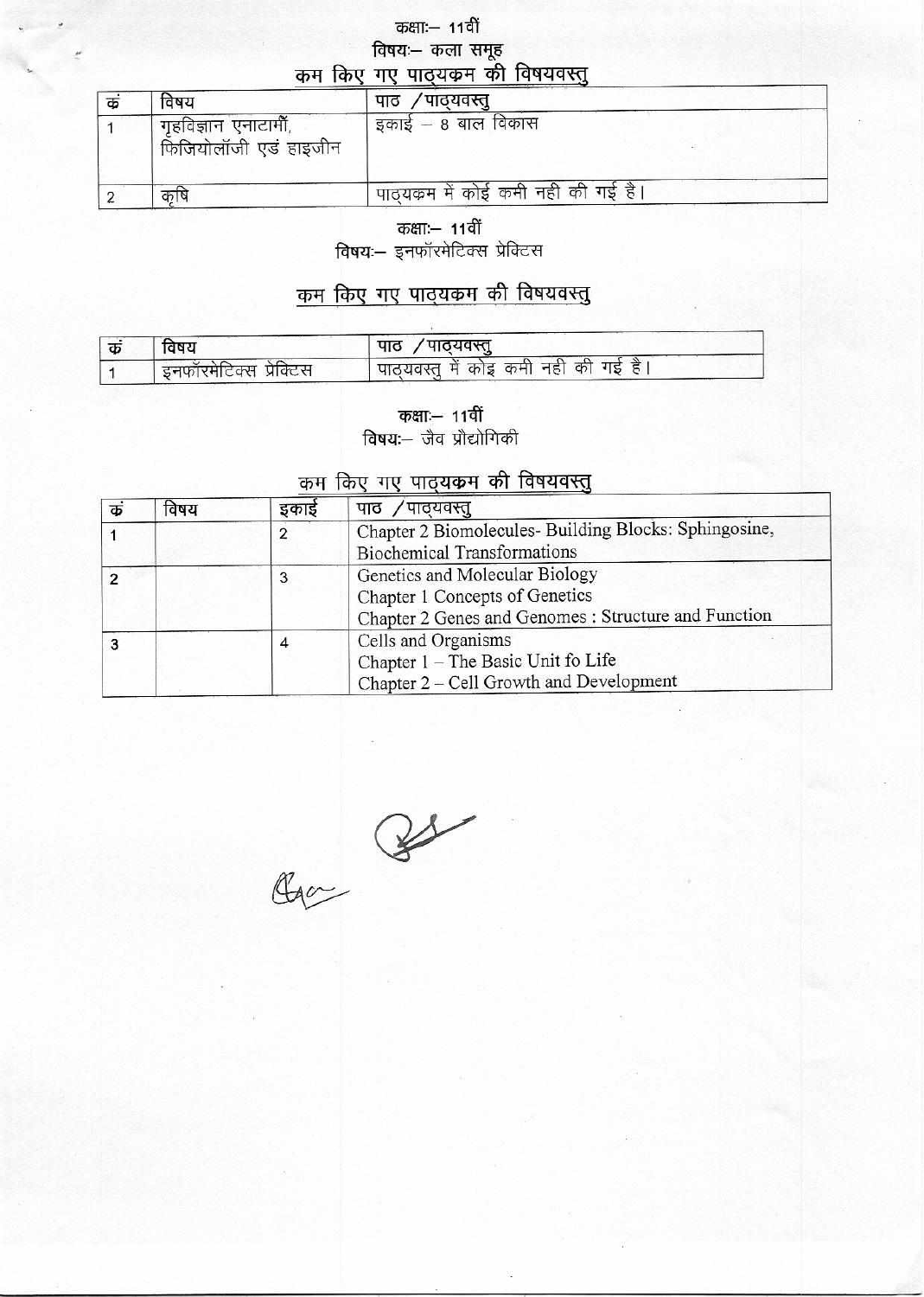# कक्षाः- 11वीं विषयः– कला समूह<br>कम किए गए पाठयकम की विषयवस्तू

| कं | विषय                                          | / पाठ्यवस्तु<br>पाठ                   |
|----|-----------------------------------------------|---------------------------------------|
|    | गृहविज्ञान एनाटार्मी,<br>फिजियोलॉजी एड हाइजीन | इकाई – 8 बाल विकास                    |
|    | कृषि                                          | ' पाठ्यक्रम में कोई कमी नही की गई है। |

कक्षाः— 11वीं

विषयः- इनफॉरमेटिक्स प्रेक्टिस

# कम किए गए पाठ्यकम की विषयवस्तु

| विषय                   | ं पाठ  / पाठ्यवस्तु                     |
|------------------------|-----------------------------------------|
| इनफॉरमेटिक्स प्रेक्टिस | ' पाठुयवस्तु में कोइ कमी नहीं की गई है। |

कक्षाः— 11वीं विषयः-- जैव प्रौद्योगिकी

#### कम किए गए पाठ्यकम की विषयवस्तु

| क | विषय | इकाई | पाठ /पाठ्यवस्तु                                                                                                          |
|---|------|------|--------------------------------------------------------------------------------------------------------------------------|
|   |      | 2    | Chapter 2 Biomolecules- Building Blocks: Sphingosine,<br><b>Biochemical Transformations</b>                              |
| 2 |      | 3    | Genetics and Molecular Biology<br>Chapter 1 Concepts of Genetics<br>Chapter 2 Genes and Genomes : Structure and Function |
| 3 |      |      | Cells and Organisms<br>Chapter 1 - The Basic Unit fo Life<br>Chapter 2 - Cell Growth and Development                     |

 $\mathbb{G}$ 

 $Qf$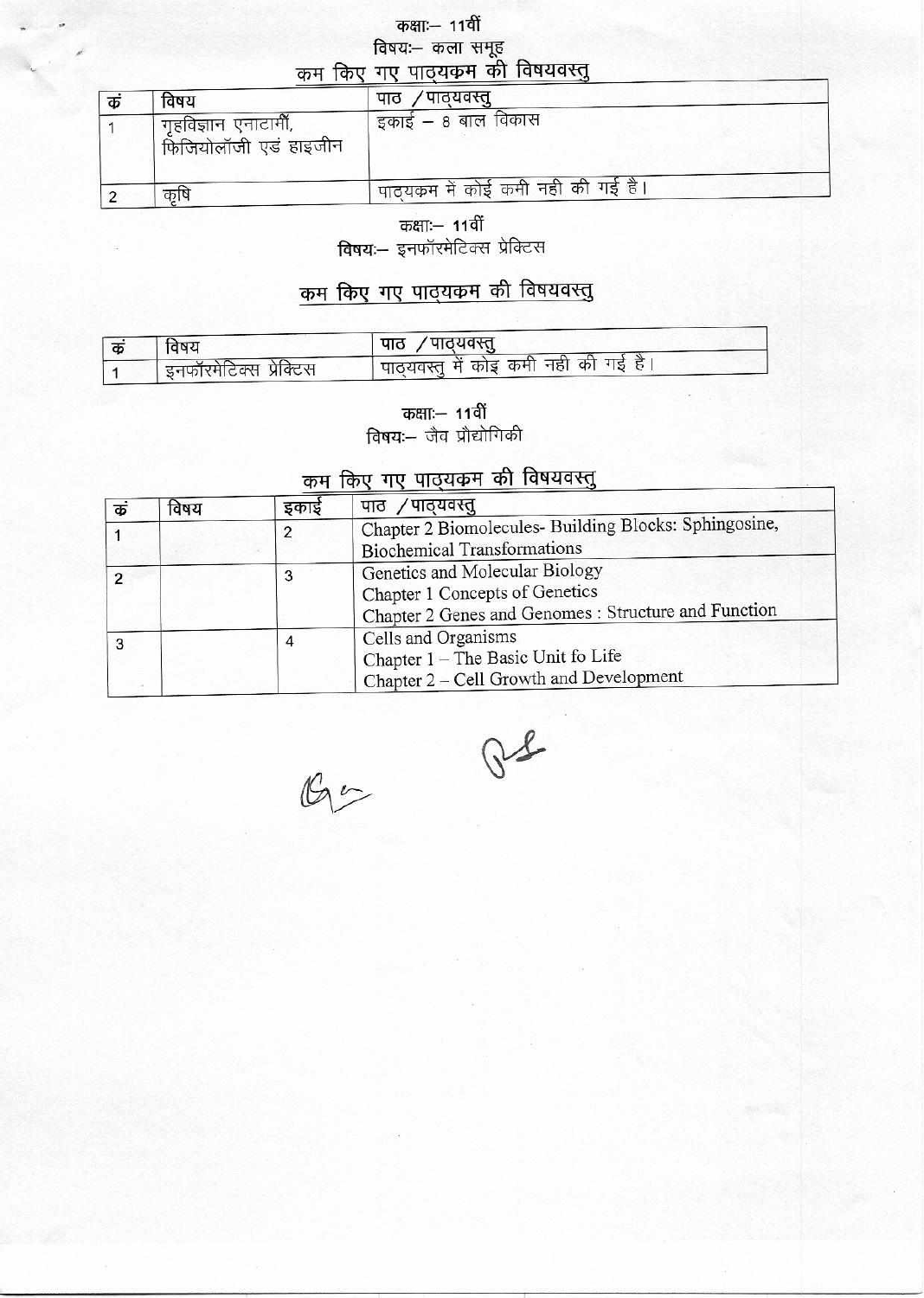# HIGH SCHOOL/HIGHER SECONDARY

| Reason<br>Remark        |
|-------------------------|
|                         |
|                         |
|                         |
|                         |
| Razda Begunh 7869116103 |